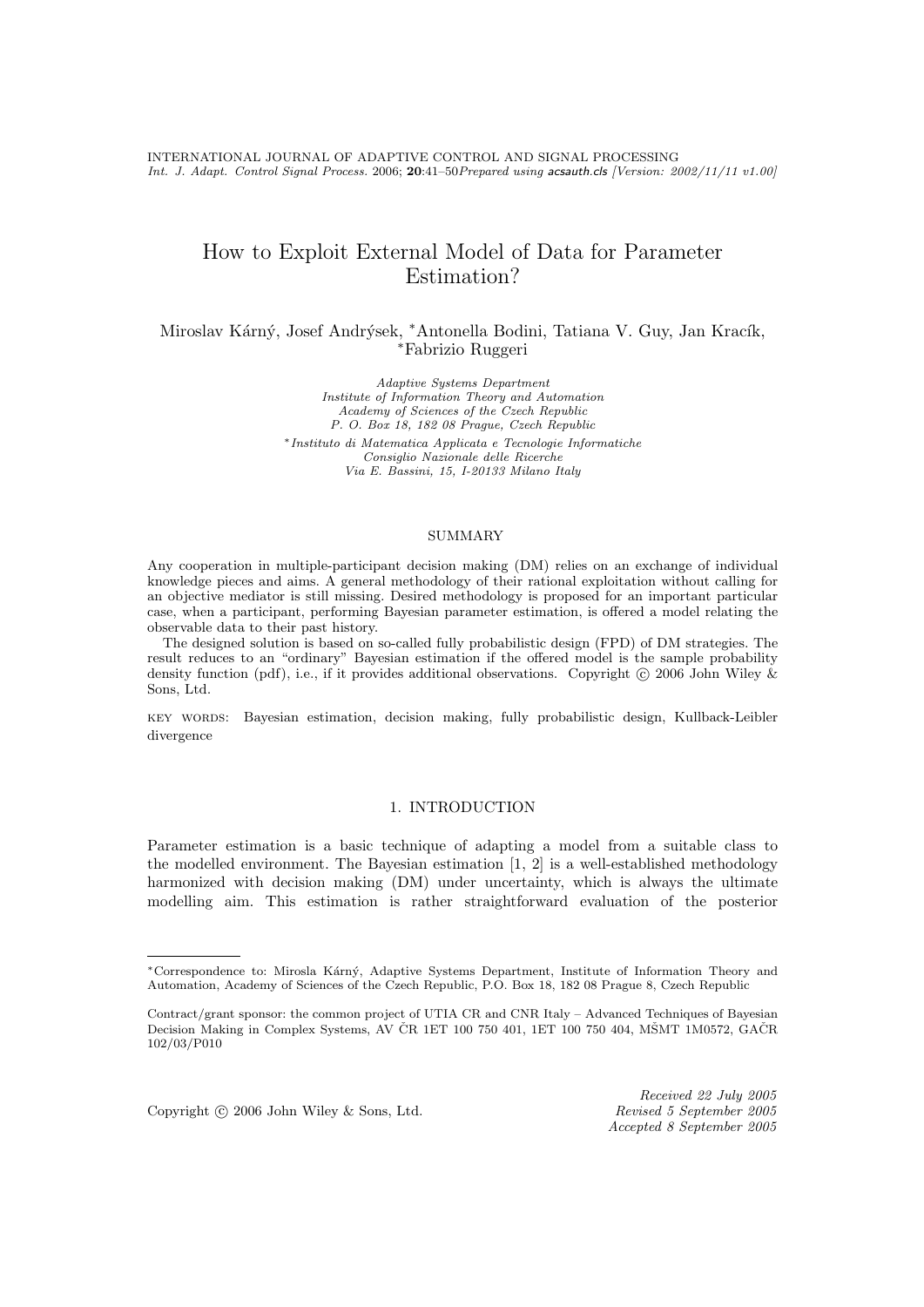distribution, usually probability density function (pdf), of the unknown parameter given the observed data and available prior knowledge. The most important problems inherent to the estimation are: (i) modelling, i.e., design of the parameterized model; (ii) knowledge elicitation, i.e., construction of the prior pdf; (iii) design of evaluation algorithms for specific classes of parameterized models; (iv) analysis of the sensitivity and reliability of the results.

The paper concerns DM task with multiple Bayesian participants cooperating within the predefined cooperation scenarios [3]. Each participant solves own DM problem using knowledge available, which may include different type of data and externally supplied knowledge about the common part of data. The paper proposes a way how to exploit such a knowledge offered in the form of data model.

The following restrictions of the problem formulation are considered (a) the respective participants use very different models for describing the same observed data, that prevents them to share knowledge on unknown parameters directly; (b) the participant decides on offering its knowledge to another participant, who, in its turn, decides on the way and degree of exploiting the offered knowledge; no mediator is supposed to perform this task. Under these conditions, a participant can offer at most the probabilistic distribution describing the common data and the receiving participant has to decide whether and how to exploit them for the parameter estimation.

In a broad sense, a construction of a joint pdf from a collection of its marginal pdfs is thus addressed. This so-called marginal problem [4] has guaranteed neither existence [5] nor uniqueness of the solution  $[6]$ . Thus, there is a need for the solution, which overcomes these drawbacks.

The present paper provides a justified algorithmic guideline how to solve the marginal problem under the restrictions (a), (b). It assumes the offered knowledge in the form of data pdf. The last initializes the recursion for the sample pdf, which is sufficient statistic for parameter estimation. The heuristic justification presented in [7] is supported here and generalized by applying so-called fully probabilistic design (FPD) of DM strategies [8] to the addressed problem.

Problem formulation, Section 3, follows Section 2 summarizing the notation. The solution via FPD is in Section 4. The resulting generic algorithm and its stationary variant, Section 5, are followed by discussion interpreting it, Section 6, and by the conclusions, Section 7.

# 2. SOME NOTATIONS

All vector quantities are assumed to be columns and  $\prime$  denotes transposition. Beside,

- $\propto$  is the proportionality symbol;
- $x^*$  stands for a set of all values of a quantity x;
- $f(x)$  denotes probability density function (pdf) with names of the arguments referring to random variables they describe;
- $d_t$  denotes  $\mathring{d}$ -dimensional data record at discrete time  $t \in t^* \equiv \{1, 2, \ldots, \mathring{t}\}$ ; it is treated as a random variable;
- $d_t$  denotes realization of multi-dimensional random variable  $d_t$ ;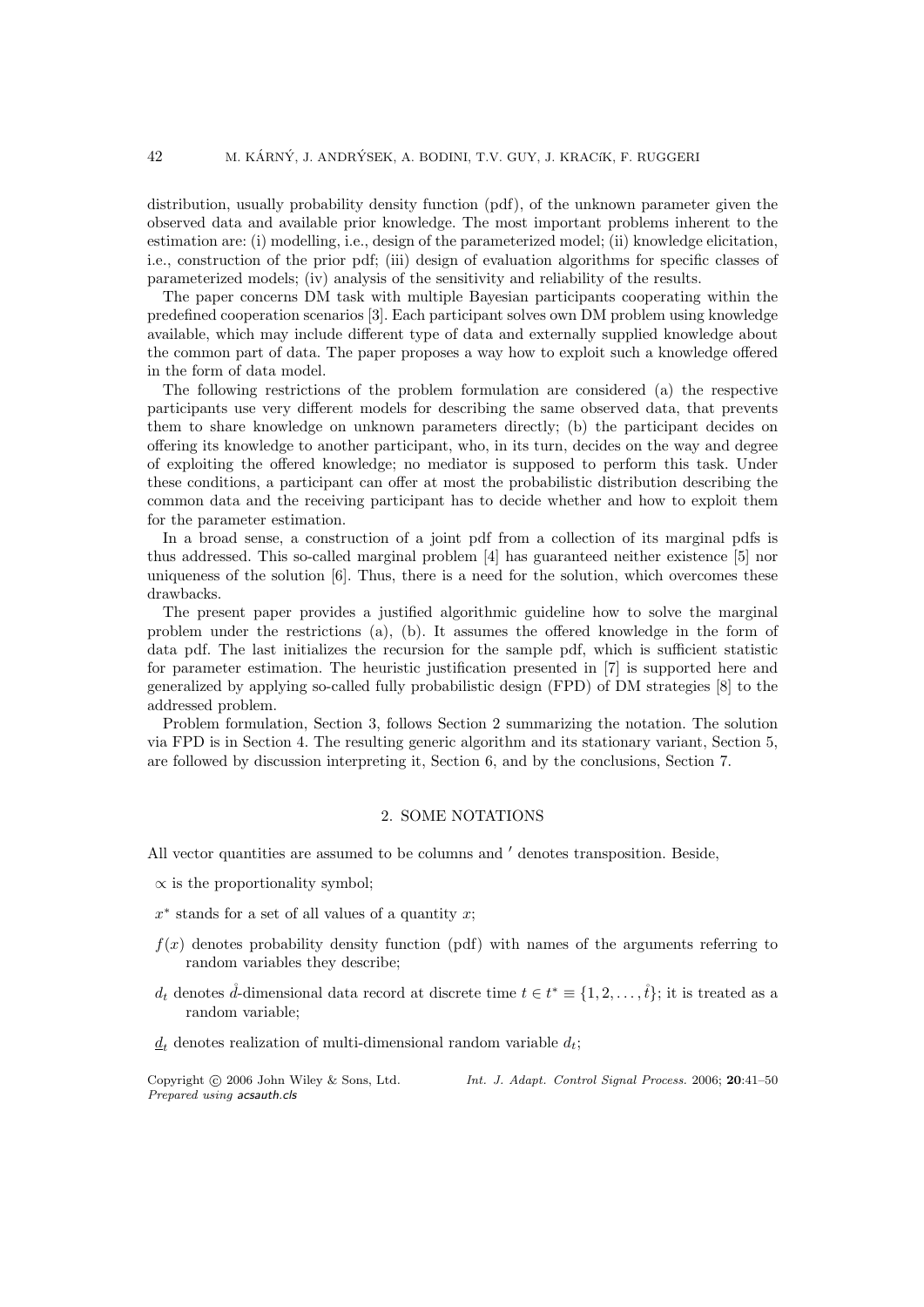$d(t) \equiv (d_t, d_{t-1}, \ldots, d_1)$  is time sequence of data records;

Θ stands for a finite-dimensional unknown parameter;

 $\phi_{t-1}$  is a finite-dimensional state vector whose values are determined by a known deterministic mapping from  $d(t-1)$  and the initial state  $\phi_0$ ; for presentation simplicity,  $\phi_0$  is assumed to be known and omitted in the conditions hereafter;

 $\Psi_t \equiv [d'_t, \phi'_{t-1}]'$  is a data vector.

# 3. PROBLEM FORMULATION

A pair of DM units (participants) within a multiple-participant DM is considered. Each of participants solves own DM task, while participants' behavior have non-empty intersection. By participant's behavior, we understand all possible sequences of observed, decided and considered random variables. The participant's knowledge can be enriched by exploiting available knowledge of another participant concerning the common, potentially observable, part of their behaviors.

Let a common part of the behavior be  $\tilde{d}$ -dimensional data records  $d$ , observed at discrete time moments  $\tau \in t^* \equiv \{1, 2, \ldots, \mathring{t}\}.$  Formally speaking, at each time  $\tau$ , both participants observe realizations  $d_{\tau}$  of multi-dimensional random variable  $d_{\tau}$  and design own models of its evolution. To formulate the problem, participants are distinguished by the labels "first" and "second".

# First participant

The participant models evolution of the considered random variable by a finitely parameterized, time-invariant probability density function (pdf) with a finite memory

$$
f_1(d_\tau|d(\tau-1),\phi_0,\Theta) = f_1(d_\tau|\phi_{\tau-1},\Theta), \ \tau \in t^*.
$$
 (1)

A Bayesian type participant, which subjectively selects a prior pdf on parameters  $f_1(\Theta)$ , is considered. The joint pdf of data sequence up to the time  $t \in t^*$  and the parameter  $\Theta$ , conditioned on  $\phi_0$ , is defined through the chain rule [1] that gets under the assumption (1) the form

$$
f_1(d(t), \Theta) = \prod_{\tau=1}^t f_1(d_\tau | \phi_{\tau-1}, \Theta) \times f_1(\Theta), \ t \in t^*.
$$
 (2)

This participant plays an active role within the task considered. Its aim is to estimate unknown parameter Θ using all knowledge available.

#### Second participant

The participant models the evolution of data by a conditional non-parameterized pdf

$$
f_2(d_\tau|d(\tau-1)), \ \tau \in t^*.
$$
\n<sup>(3)</sup>

The joint pdf of data records observed up to the time  $t \in t^*$  is determined by (3) via the chain rule as follows

$$
f_2(d(t)) = \prod_{\tau=1}^t f_2(d_\tau | d(\tau - 1)), \ t \in t^*.
$$
 (4)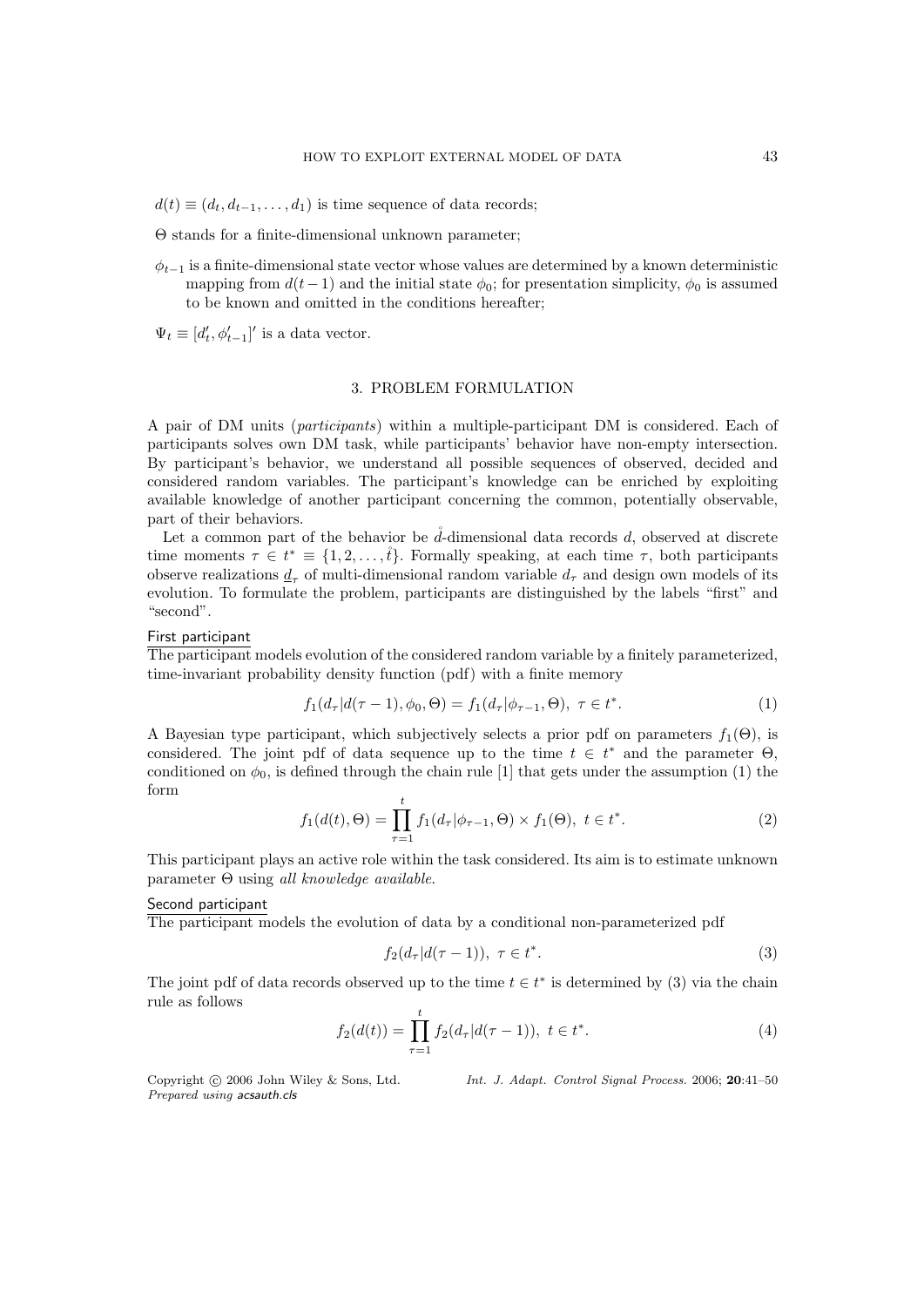#### Problem addressed

Let us assume there exist a non-empty subsequence of data records,  $d(\mathring{k}) \in d^*, \mathring{k} \leq t$ , on which the first participant takes the model (4) as a reliable information source. Then, the description (4) can be exploited by the first participant to improve its knowledge on the common part of behavior. Let us emphasize that the parameterized model of the first participant is assumed to be fixed, thus the only part of participant's knowledge which can be changed is its prior pdf. Processing of the non-parameterized model (4), provided by the second participant, is expected to improve the guess of the first participant about the unknown parameter Θ of the model (1).

Note the following assumptions simplifying the explanations, but not influencing its generality, are adopted.

- A1 Participants model sequences of data records starting at the time  $\tau = 1$ .
- A2 Both models (2) and (4) describe the same data sequences, i.e.,  $\tau = 1, \ldots, t$ . Generally, these sequences can be different, but they must have a non-void intersection.
- A3 The subsequence of data records  $d(\vec{k})$ ,  $\vec{k} \leq t$ , on which the first participant takes model (4) as reliable description of the reality, starts at time  $\tau = 1$ .

Let us stress that the problem is formulated and treated regarding the first participant. The second participant plays a passive role of the information source and does not participate in the processing. The further explanation thus mainly concerns the first participant and if there is no explicit indication, the first participant is considered.

## 4. FULLY PROBABILISTIC TREATMENT

The participant is provided with an external non-parametric data model  $f_2(d(\check{k}))$  describing a part of data  $d(\mathring{k}), \mathring{k} \in t^*$  observed by the participant. It intends to exploit this additional knowledge for estimation of parameter  $\Theta$  of the own parameterized model  $f_1(d(t)|\Theta)$ , which describes the whole data history, including the part  $d(\vec{k})$  modelled by an external model. The discrepancy in the modelled collections of random variables is the key obstacle in problem formalization.

The proper knowledge incorporation should result in the model, which preserves the original knowledge about data and parameter, while be enriched on the additional knowledge provided by the outer model.

The proposed solution rests on three steps.

- Step 1 To remove discrepancy between modelled collections of random variables The outer description  $f_2(d(\mathring{k}))$ ,  $d(\mathring{k}) \in d^*(\mathring{k})$  is extended to "two"-dimensional space  $(d^*(\mathring{k}), \Theta^*)$  such that the common marginal pdf of the resulting  $f_2(d(\mathring{k}), \Theta)$  coincides with  $f_2(d(\v{k}))$ .
- Step 2 To ensure preserving the knowledge provided by the participant's model. The model closest to the pdf  $f_1(d(k), \Theta)$  is found within the set of models resulting from Step 1.
- Step 3 To ensure incorporating knowledge from the outer model The original prior pdf  $f_1(\Theta)$  of the parameter  $\Theta$  is replaced by the pdf, which contains the knowledge provided by the extended external model.

Prepared using acsauth.cls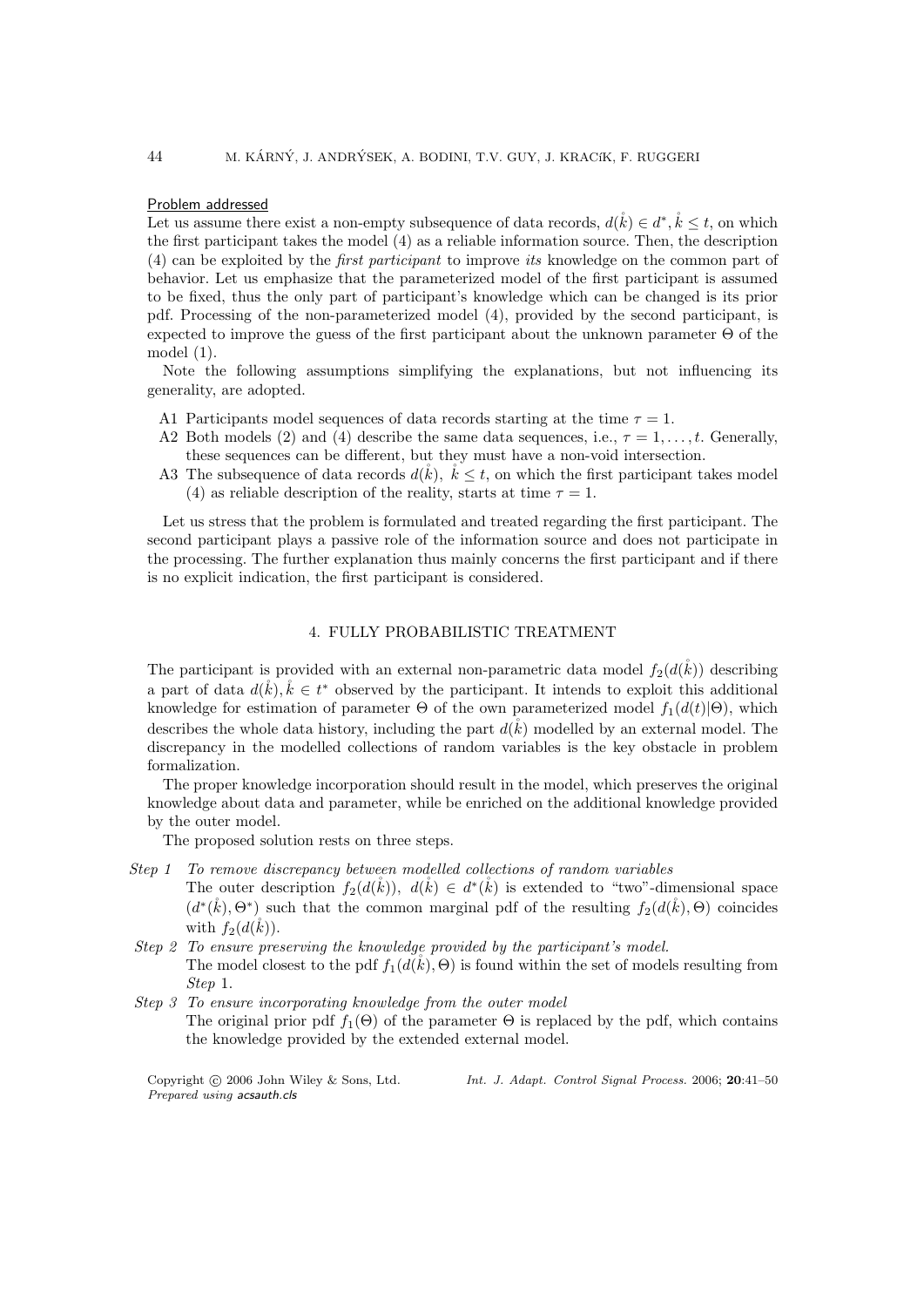#### Step 1 – Extension of the outer model

Meaningful extensions of the outer data model  $f_2(d(\mathring{k}))$  to a pdf  $f_2(d(\mathring{k}), \Theta)$  describing "two"dimensional space  $(d^*(\mathring{k}), \Theta^*)$  has to combine the non-parametric data description at disposal (4) and an arbitrary prior pdf  $f(\Theta)$  expressing prior knowledge on the parameter  $\Theta$ .

The chain rule applied to the most general possible extension

$$
f_2(d(\hat{k}), \Theta) = \prod_{k=1}^{\hat{k}} f_2(d_k|d(k-1), \Theta) \times f(\Theta), \hat{k} \le t
$$

would require the second participant to relate data not only to the past observed history but also to the parameter Θ unused by it. This implies the need to restrict the possible extensions by the following realistic assumption

$$
f_2(d_k|d(k-1),\Theta) = f_2(d_k|d(k-1)), \ k = 1,\ldots,\stackrel{\circ}{k},\tag{5}
$$

expressing the conditional independence of predictions made by the second participant on the parameter unused for data modelling.

Then, the resulting joint description, for the given  $f_2(d_k|d(k-1))$  and an arbitrary  $f(\Theta)$ , reads

$$
f_2(d(\mathring{k}), \Theta) = \prod_{k=1}^{\hat{k}} \underbrace{f_2(d_k|d(k-1))}_{\text{outer model}} \times \underbrace{f(\Theta)}_{\text{guess on } \Theta} = f_2(d(\mathring{k})) \times f(\Theta). \tag{6}
$$

#### Step 2 – Knowledge preservation

The guess on  $\Theta$ , expressed by the pdf  $f(\Theta)$ , determines the possible joint pdf (6) for the given  $f_2(d_k|d(k-1))$ . The best extension of the outer model should properly describe data subsequence  $d(\hat{k})$ , while respecting available knowledge on  $\Theta$ . Within the task considered, the proper selection of the pdf  $f(\Theta)$  is expected to provide the joint pdf (6), which is as close as possible to the joint pdf (2) for all  $d(\tilde{k})$ . In other words, the pdf  $f(\Theta)$  that minimizes a "distance" between the pdfs (2) and (6) is searched for while the pdfs  $f_1(d_k|\phi_{k-1}, \Theta)$ ,  $f_1(\Theta)$ and  $f_2(d(\tilde{k}))$  are given.

The Kullback-Leibler (KL) divergence  $\mathcal{D}(f_2||f_1)$  [9] is known to be a good measure of proximity of the pair of pdfs  $f_2 \equiv f_2(d(\mathbf{k}), \Theta)$ ,  $f_1 \equiv f_1(d(\mathbf{k}), \Theta)$ . It is defined by the formula

$$
\mathcal{D}(f_2||f_1) \equiv \int f_2(d(\mathring{k}), \Theta) \ln \left( \frac{f_2(d(\mathring{k}), \Theta)}{f_1(d(\mathring{k}), \Theta)} \right) d d(\mathring{k}) d\Theta. \tag{7}
$$

The choice of this version of the (asymmetric) KL divergence is heuristically motivated and ex post justified by reasonable properties of the obtained solution, see Section 6.

Note that the multiple definite integration over the domain of its argument is denoted in the simplified way by  $\int d\vec{a}(\mathring{k})d\Theta$ . Several integration signs are used whenever Fubini theorem on multiple integration is exploited.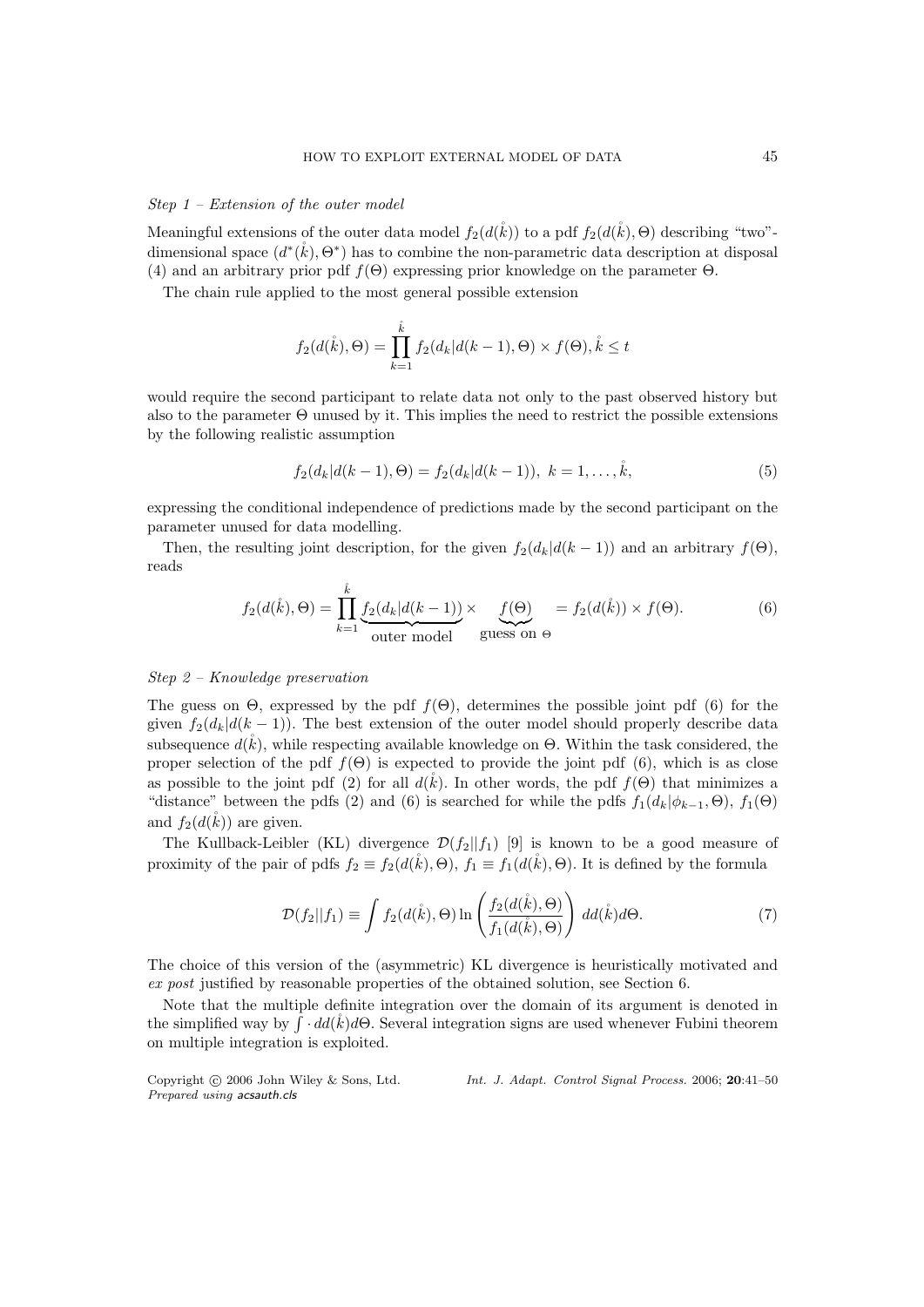The KL divergence (7) can be re-written as follows

$$
\mathcal{D}(f_2||f_1) = \int f(\Theta) \left[ \ln \left( \frac{f(\Theta)}{f_1(\Theta)} \right) + \int f_2(d(\mathring{k})) \sum_{k=1}^{\mathring{k}} \ln \left( \frac{f_2(d_k|d(k-1))}{f_1(d_k|\phi_{k-1}, \Theta)} \right) dd(\mathring{k}) \right] d\Theta
$$
  
\n
$$
= \int f(\Theta) \left[ \ln \left( \frac{f(\Theta)}{f_1(\Theta)} \right) + \sum_{k=1}^{\mathring{k}} \int f_2(d(k)) \ln \left( \frac{f_2(d_k|d(k-1))}{f_1(d_k|\phi_{k-1}, \Theta)} \right) dd(k) \right] d\Theta
$$
  
\n
$$
= \int f(\Theta) \left[ \ln \left( \frac{f(\Theta)}{f_1(\Theta)} \right) - \sum_{\underbrace{k=1}}^{\mathring{k}} \int f_2(d_k, \phi_{k-1}) \ln (f_1(d_k|\phi_{k-1}, \Theta)) dd(k) \right] d\Theta
$$
  
\n
$$
+ \sum_{\underbrace{k=1}}^{\mathring{k}} \int f_2(d(k)) \ln (f_2(d_k|d(k-1))) dd(k)
$$
  
\n
$$
= \mathcal{D} \left( f(\Theta) \left| \left| \frac{f_1(\Theta) \exp(\Omega_{\mathring{k}}(\Theta))}{f_1(\Theta) \exp(\Omega_{\mathring{k}}(\Theta)) d\Theta} \right) + \frac{c(\mathring{k}) - \ln \left( \int f_1(\Theta) \exp(\Omega_{\mathring{k}}(\Theta)) d\Theta \right)}{\text{the term independent of } f(\Theta)} \right. \tag{8}
$$

The basic properties of the KL divergence, stating that

$$
\mathcal{D}(f_2||f_1) \ge 0 \text{ and } \mathcal{D}(f_2||f_1) = 0 \text{ iff } f_2 = f_1 \text{ almost everywhere,}
$$
\n(9)

imply that the pdf minimizing the KL divergence (8), denoted symbolically  $f(\Theta|f_1)$ , is given by the following explicit formula

$$
f(\Theta|f_1) = \frac{f_1(\Theta) \exp(\Omega_{\hat{k}}(\Theta))}{\int f_1(\Theta) \exp(\Omega_{\hat{k}}(\Theta)) d\Theta}.
$$
 (10)

Note that the needed joint pdfs  $f_2(\Psi_k) \equiv f_2(d_k, \phi_{k-1})$  are gained from the pdf  $f_2(d(k))$ ,  $k \leq \mathring{k}$ . For instance, if the state is in so-called phase form  $\phi_{k-1} = [d'_{k-1}, d'_{k-2}, \dots, d'_{k-n}]'$  with a finite order  $n \geq 1$ , the pdf  $f_2(\Psi_k)$  is the marginal pdf  $f_2(d_k, \ldots, d_{k-n}) = \int f_2(d(k)) d(k - n - 1)$ .

Especially simple and appealing variant is obtained when data vectors  $\Psi_k = [d'_k, \phi'_{k-1}]'$ form a stationary process. Note that this process is defined by the initial state  $\phi_0$ , pdf  $f_2(d_k|d(k-1))$  and by the definition of the state  $d(k-1) \rightarrow \phi_{k-1}$ . In the stationary case, the pdfs  $f_2(\Psi_k) = f_2(d_k, \phi_{k-1})$  do not depend on k and

$$
f(\Theta|f_1) \propto f_1(\Theta) \exp\left(\mathring{k} \int f_2(\Psi) \ln(f_1(d|\phi, \Theta)) d\Psi\right), \quad \Psi \equiv [d', \phi']'.\tag{11}
$$

In summary, the pdf  $f(\Theta|f_1)$  (10) (or its special version (11)) defines the extension (6), which is the nearest to the pdf (2) on the time interval  $k \in k^* \equiv \{1, \ldots, \overset{\circ}{k}\}.$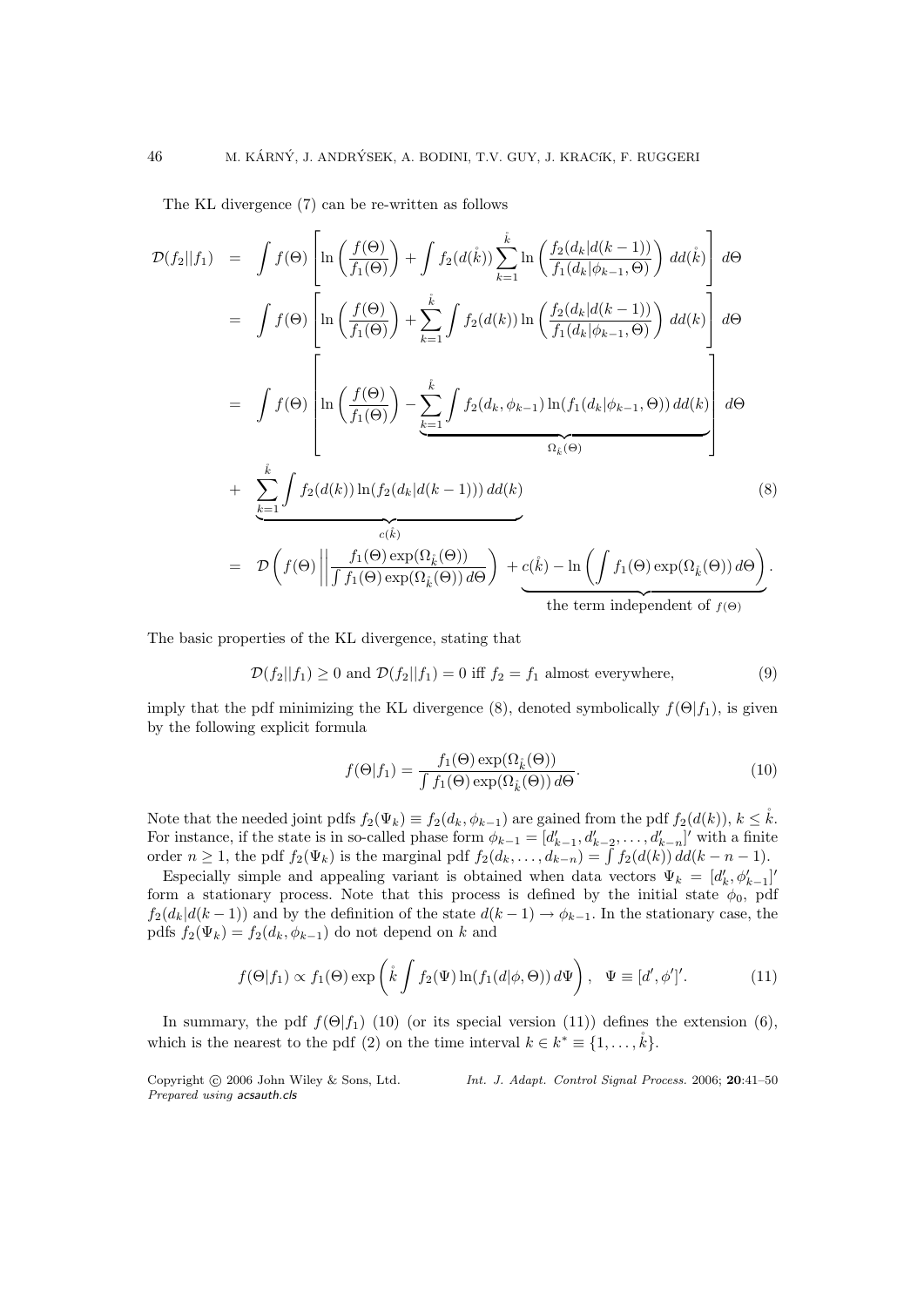#### Step 3 – Knowledge exploiting

Now the participant should modify its former prior pdf  $f_1(\Theta)$  to a pdf  $f(\Theta)$  that includes information obtained from the outer model (4). Sticking at the selected quantification of the extension quality (7), we search for the minimizer, symbolically denoted  $f(\Theta|f_2)$ ,

$$
f(\Theta|f_2) = \arg\min_{f(\Theta)} \mathcal{D}\left(f_2(d(\mathring{k}))f(\Theta|f_1)\middle|\middle|\prod_{k=1}^{\mathring{k}}f_1(d_k|\phi_{k-1},\Theta)f(\Theta)\right),\tag{12}
$$

where the pdf  $f(\Theta|f_1)$  is determined by (10). The first identity in (8) shows that

$$
\mathcal{D}\left(f_2(d(\mathring{k}))f(\Theta|f_1)\middle|\middle|\prod_{k=1}^{\mathring{k}}f_1(d_k|\phi_{k-1},\Theta)f(\Theta)\right) = \mathcal{D}(f(\Theta|f_1)||f(\Theta)) + \text{term independent of } f(\Theta).
$$

This form and the cited basic properties of the KL divergence (9) imply that the minimizing argument in (12) is

$$
f(\Theta|f_2) = f(\Theta|f_1) = \frac{f_1(\Theta) \exp[\Omega_{\hat{k}}(\Theta)]}{\int f_1(\Theta) \exp[\Omega_{\hat{k}}(\Theta)] d\Theta}, \qquad (13)
$$

or, similarly to (11), for the stationary case

$$
f(\Theta|f_2) = f(\Theta|f_1) \propto f_1(\Theta) \exp\left(\mathring{k} \int f_2(\Psi) \ln(f_1(d|\phi, \Theta)) d\Psi\right).
$$
 (14)

Definitely, the proposed construction leading to the final formula (13) is not the only possible way of incorporating the knowledge offered by the second participant. Unlike others, possibly more straightforward alternatives, this variant has highly desirable properties, see Section 6.

# 5. ALGORITHMIC SUMMARY

Recalling the problem of knowledge exploitation in the "two-participant" setup (Section 3), the following algorithm can be advised.

The first participant aims to use the non-parametric model, provided by the second participant, to improve the parameter estimation of the own model describing its environment.

- Step 1 The second participant offers the non-parametric description of a common part of data sequences to the first participant.
- **Step 2** The first participant selects the length  $\hat{k}$  of the subsequence  $d(\hat{k})$ , on which it takes the second participant's model as a reliable description of reality.

Now the first participant has at disposal: its own model to be estimated  $f_1(d(\tau)|\Theta)$ ,  $\tau \leq t$ ; its prior guess  $f_1(\Theta)$  on the unknown parameter  $\Theta$  and the offered data model  $f_2(d(\tilde{k}))$  it trusts. Its aim is to modify the prior pdf  $f_1(\Theta)$  so that it will reflect knowledge provided by the model offered.

# Step 3 The first participant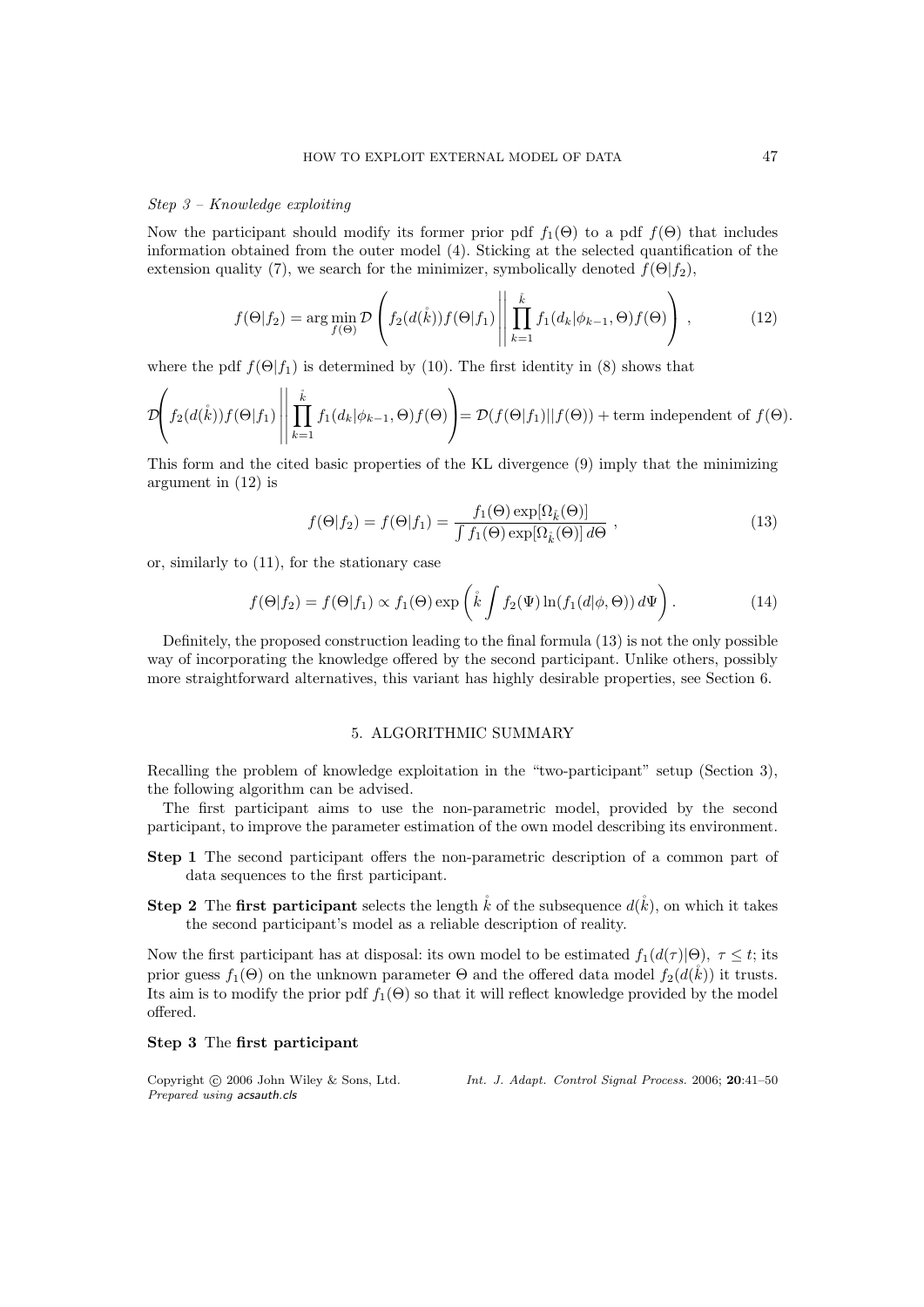- extends one-dimensional data model  $f_2(d(\mathring{k}))$  to a set of "two"-dimensional pdfs  $f^*(d(\mathring{k}), \Theta)$  to combine own ideas about the unknown parameter  $\Theta$  and the second participant's knowledge about the data  $d(\check{k})$ ;
- selects the model  $f(d(\mathring{k}), \Theta | f_1)$  within the created set  $f^*(d(\mathring{k}), \Theta)$ , which is the closest to the own "two"-dimensional model  $f_1(d(\mathring{k}), \Theta)$ ;
- modifies the original prior pdf  $f_1(\Theta)$  to the prior pdf  $f(\Theta|f_2)$  so that the "two"dimensional pdf  $f_1(d(\check{k}), \Theta | f_2) \equiv f_1(d(\check{k}) | \Theta) f(\Theta | f_2)$  is closest to  $f(d(\check{k}), \Theta | f_1)$ . Recall that the parameterized model  $f_1(d(k)|\Theta)$  is taken as the given one.
- In Step 2 the following method can be used to select a non-subjective length  $\hat{k}$ .
- **Step 2a** The first participant may select  $\hat{k}$ , expressing its trust in the information offered by the second participant, using observed *realizations* of data  $d(t)$ . It inserts them into likelihood function on possible compared lengths  $\mathring{k}_\iota, \ \iota = 1, \ldots, \mathring{\iota},$

$$
L(\underline{d}(t), \dot{k}_{\iota}) = \prod_{\tau=1}^{t} f_1(\underline{d}_t | \underline{d}(t-1), \dot{k}_{\iota}), \text{ with}
$$
\n
$$
f_1(d_t | d(t-1), \dot{k}_{\iota}) \propto \int f_1(d_t | \phi_{t-1}, \Theta) f_1(d(t-1) | \Theta) f_1(\Theta | f_2, \dot{k}_{\iota}) d\Theta \text{ for } \dot{k} = \dot{k}_{\iota},
$$
\n(15)

where  $f_1(\Theta|f_2,\mathring{k}_\iota)$  are modifications of the original prior pdf  $f_1(\Theta)$  by pdfs  $f_2(d(\mathring{k}_\iota))$ ,  $\iota = 1, \ldots, \iota$ .

Typically, the first participant will select  $\mathring{k} = \arg \max_{\mathring{k}} I_{n} = \iint_l d\mathring{t}(t) \hat{k}_i$ .

# 6. VERIFICATION OF REASONABILITY OF  $f(\Theta | f_2)$

The above construction contains heuristic steps like use of the extension step or the choice of the KL-divergence version. Thus, it is important to check whether the result has desirable properties in particular, practically important, cases.

# 6.1. Singularity of data models

Let us inspect behavior of the constructed pdf  $f(\Theta|f_2)$  when the data models are (partially) singular.

Let for some  $k \in k^*$  and a given value  $\Theta$  the pdf  $f_1(d_k|\phi_{k-1}, \Theta) = 0$  on a set  $\Psi_{0;k}^* \subset \Psi^*$  for which  $\int_{\Psi_{0,k}^*} f_2(\Psi_k) d\Psi_k > 0$ . Then, it is easy to find that  $f(\Theta|f_2) = 0$  for the considered  $\Theta$ , see (13).

Thus, the parameter values, which lead to the essential discrepancy of predictions of both participants, get zero probability. This property seems to be intuitively desirable. The incorporation of the information contained in  $f_2$  fails completely if it happens for all  $\Theta \in \Theta^*$ . This failure is good indicator of absolute incompatibility of both considered predictors. Of course, it is responsibility of the first participant whether it takes such a situation seriously or not.

Prepared using acsauth.cls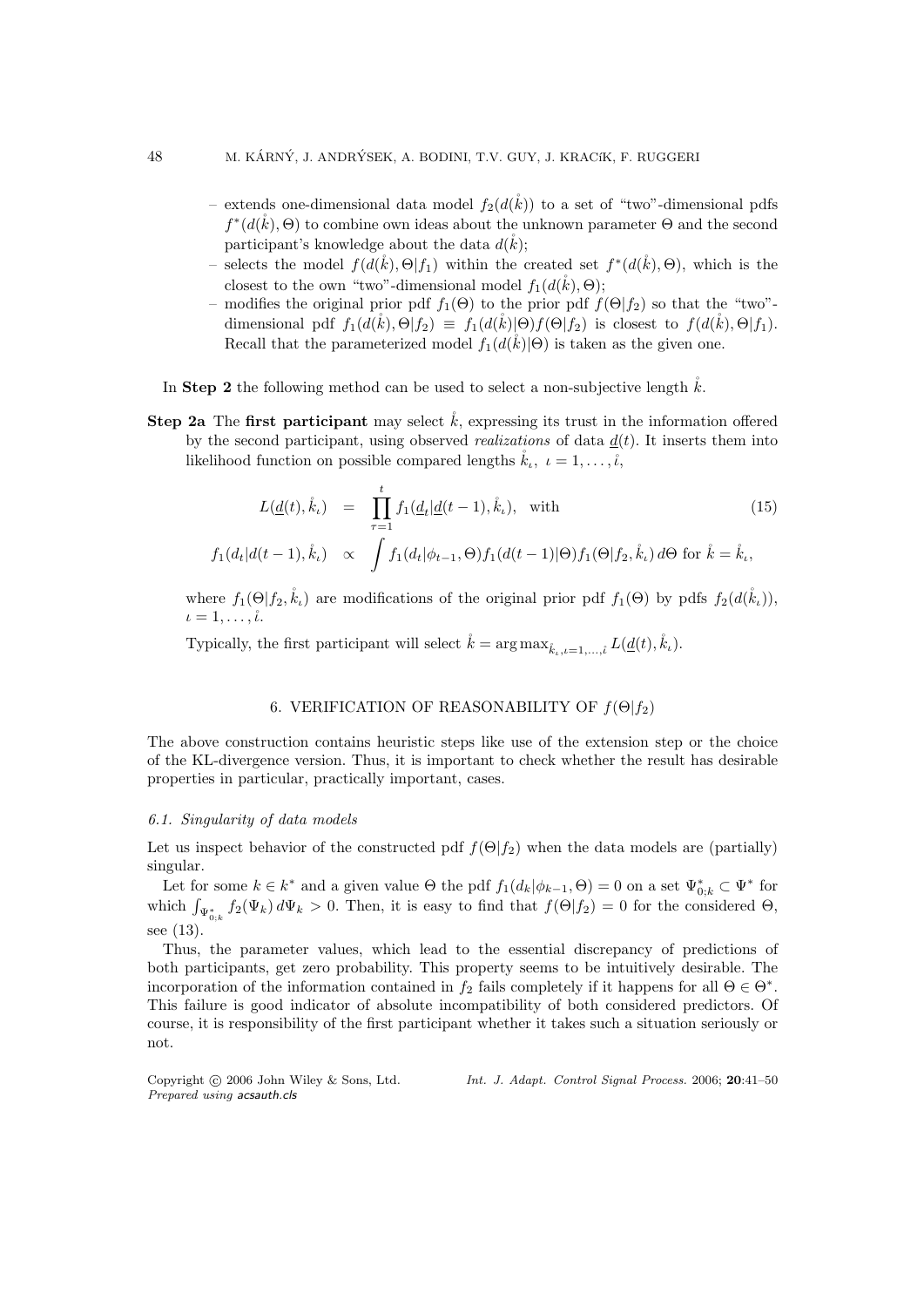#### 6.2. Case of measured data

Let us assume that the second participant observes realizations  $\underline{d}_k$  of data records  $d_k$ ,  $k \in k^* \equiv$  $\{1,\ldots,\mathring{k}\}\$  and thus it is able to construct the realizations  $\underline{\Psi}_k$  of data vectors  $\Psi_k$ . The realization  $\Psi_k$  of each data vector  $\Psi_k$  is equivalent to the pdf  $f_2(d_k, \phi_{k-1}) = f_2(\Psi_k) \equiv \delta(\Psi_k - \underline{\Psi}_k)$ . The used Dirac function  $\delta(\Psi_k - \underline{\Psi}_k)$  is the formal pdf of the probabilistic measure concentrated on the realization  $\underline{\Psi}_k$ . Thus, passing pdfs  $f_2(\Psi_k) \equiv \delta(\Psi_k - \underline{\Psi}_k)$ ,  $k \in k^*$ , from the second participant to the first one leads to the same result as observing the realized data vectors  $\underline{\Psi}(k)$  by the first participant. Inserting the discussed pdfs into the general formula for the pdf  $f(\Theta|f_2)$ , we get

$$
f(\Theta|f_2) \propto f_1(\Theta) \exp\left(\sum_{k \in k^*} \int \delta(\Psi_k - \underline{\Psi}_k) \ln(f_1(d_k|\phi_{k-1}, \Theta)) d\Psi_k\right)
$$
  
=  $f_1(\Theta) \prod_{k=1}^k f_1(\underline{d}_k|\underline{\phi}_{k-1}, \Theta) \propto f_1(\Theta|\underline{d}(\mathring{k})).$  (16)

In other words,  $f(\Theta|f_2)$  reduces to the "ordinary" posterior pdf conditioned by the observed data if the pdf  $f_2(\Psi_k)$  is fully concentrated on the observations.

#### 6.3. Interplay of parametric and non-parametric estimation

The expression for the posterior pdf used in (16) can be re-written in the following slightly modified form

$$
f_1(\Theta | \underline{d}(t)) \propto f_1(\Theta) \exp \left( \sum_{k=1}^t \int \delta(\Psi_k - \underline{\Psi}_k) \ln(f_1(d_k | \phi_{k-1}, \Theta)) d\Psi_k \right)
$$
  
=  $f_1(\Theta) \exp \left( t \int \frac{1}{t} \sum_{k=1}^t \delta(\Psi - \underline{\Psi}_k) \ln(f_1(d | \phi, \Theta)) d\Psi \right)$   
=  $f_1(\Theta) \exp \left( t \int s(\Psi | \underline{\Psi}(t)) \ln(f_1(d | \phi, \Theta)) d\Psi \right).$  (17)

In the formula (17) all realized data vectors enter via the (formal) sample pdf

$$
s(\Psi|\underline{\Psi}(t)) = \frac{1}{t} \sum_{k \in k^*} \delta(\Psi - \underline{\Psi}_k).
$$
 (18)

This non-parametric estimate of the distribution of data vector  $\Psi$  enters any Bayesian parametric estimation whose parameterized model depends on the discussed data vector Ψ. Thus, the nonparametric estimation "precedes" the parametric one. As the second participant offers information in the space of data vectors only, it is natural to search for established ways of incorporating prior knowledge into the non-parametric estimation. The methodology based on Dirichlet processes is available to this purpose. It is well developed for independent observations [10] so that we restrict ourselves to this case in this paragraph. It makes no harm as we take the subsequent notes as an additional check only.

Let  $\Psi_k$ ,  $k \in k^*$ , be mutually independent with a common, time-invariant, unknown pdj  $f_1(\Psi)$ . Within the non-parametric framework, the prior distribution of this infinite-dimensional

Prepared using acsauth.cls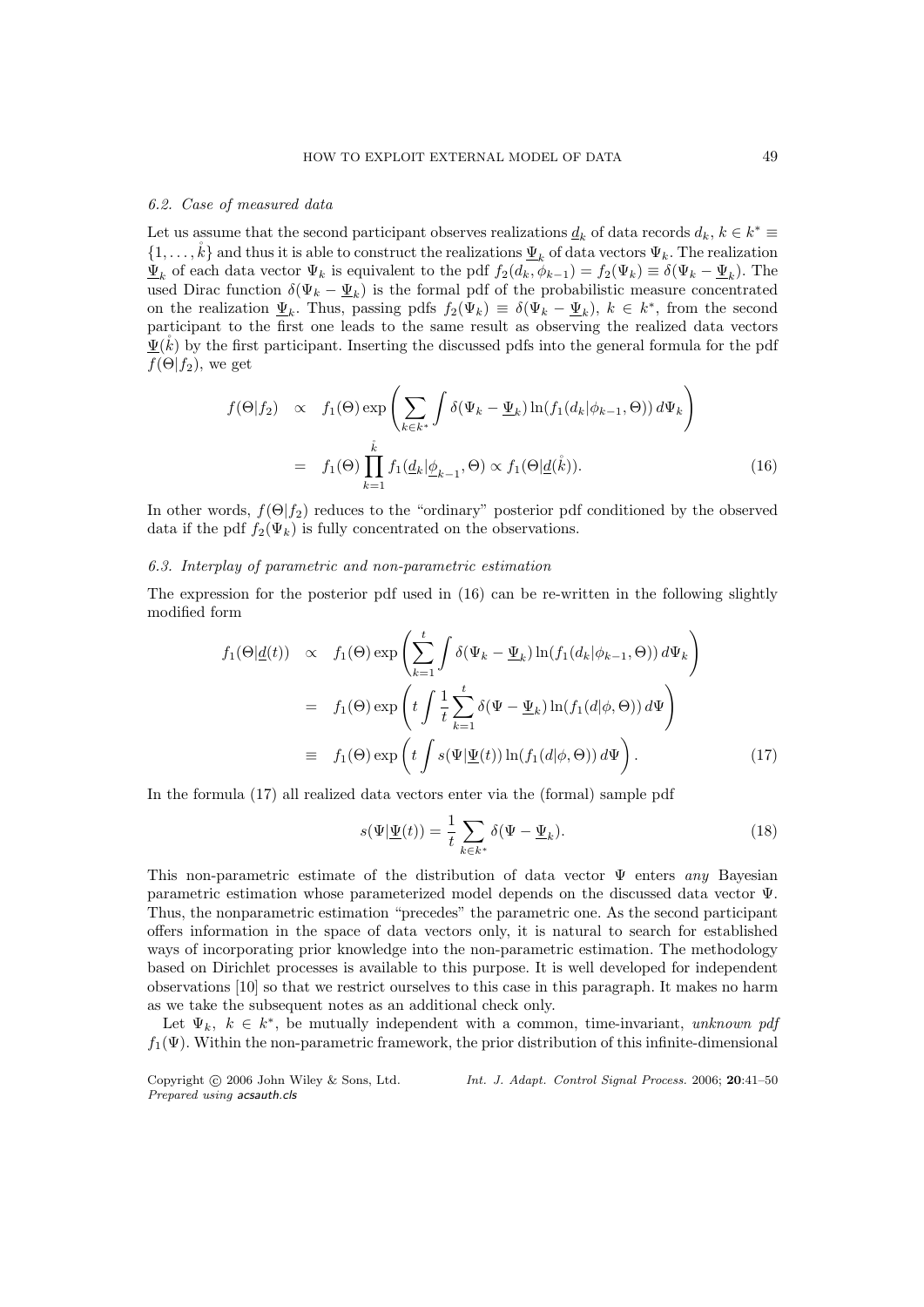parameter is modelled as a Dirichlet process and it is determined by an expected value, say  $g(\Psi)$ , and by a scalar precision parameter, say  $\nu_0 > 0$ . Let us take the pdf  $f_2(\Psi)$  offered by the second participant as the parameter of the prior Dirichlet process  $g(\Psi) \equiv f_2(\Psi)$ . The conjugation of Dirichlet process implies that the  $f_1(\Psi)$  remains to be Dirichlet process also a posteriori. The posterior expected value and precision parameter  $\nu_t$  assigned after observing  $\Psi(t)$  becomes

$$
f_1(\Psi|\underline{\Psi}(t), f_2) \equiv \frac{\nu_t - \nu_0}{\nu_t} s(\Psi|\underline{\Psi}(t)) + \frac{\nu_0}{\nu_t} f_2(\Psi)
$$
\n
$$
\nu_t \equiv t + \nu_0.
$$
\n(19)

The product  $t \times s(\Psi | \Psi(t))$ , defining the posterior pdf (17), can be interpreted as the expectation of the unknown pdf  $f(\Psi)$  multiplied by  $\nu_t$ , i.e.,  $\nu_t \times f_1(\Psi | \Psi(t), f_2)$ , in the special, noninformative case obtained for  $\nu_0 \rightarrow 0$ . Replacing this estimate in (17) by the informative estimate (19), we get

$$
f(\Theta | \underline{d}(\mathring{t}), f_2) \propto f_1(\Theta)
$$
  
 
$$
\times \exp\left(\sum_{k=1}^t \int \delta(\Psi_k - \underline{\Psi}_k) \ln(f_1(y_k | \psi_k, \Theta)) d\Psi_k + \nu_0 \int f_2(\Psi) \ln(f_1(y | \psi, \Theta)) d\Psi\right),
$$

which, for  $\nu_0 = \dot{k}$ , coincides with the ordinary Bayesian learning that exploits the recommended prior pdf  $f(\Theta|f_2)$  (13).

#### 7. CONCLUSIONS

The elaborated methodology of passing external knowledge in terms of data distribution into a parametric estimation seems to posses a wide range of desirable properties, including simplicity. The application range is even wider: it includes not only the motivating cooperation of DM participants but also quantification of prior knowledge, re-sampling of continuous-time signals, approximation of complex models by simpler ones, etc. It is worth stressing that the derived methodology increases processing robustness [11], which is vital for applications with a few data, e.g. [12, 13].

#### **REFERENCES**

- 1. V. Peterka, "Bayesian system identification", in Trends and Progress in System Identification, P. Eykhoff, Ed., pp. 239–304. Pergamon Press, Oxford, 1981.
- 2. J.O. Berger, Statistical Decision Theory and Bayesian Analysis, Springer-Verlag, New York, 1985.
- 3. M. Kárný and T.V. Guy, "On dynamic decision-making scenarios with multiple participants", in Multiple Participant Decision Making, J. Andrýsek, M. Kárný, and J. Kracík, Eds., Adelaide, May 2004, pp. 17–28, Advanced Knowledge International.
- 4. R.B. Nelsen, An Introduction to Copulas, Springer, New York, 1999.
- 5. C. Asci and M. Piccioni, "A note on the IPF algorithm when the marginal problem is unsolvable", Kybernetika, vol. 39, no. 6, pp. 731–737, 2003.
- 6. T. Bedford and R.M. Cooke, "Vines a new graphical model for dependent random variables", Annals of Statistics, vol. 30, no. 4, pp. 1031–1068, 2002.
- 7. J. Kracík and Kárný M, "Merging of data knowledge in Bayesian estimation", in Proceedings of the Second International Conference on Informatics in Control, Automation and Robotics, Barcelona, September 2005, pp. 229–232.

Prepared using acsauth.cls